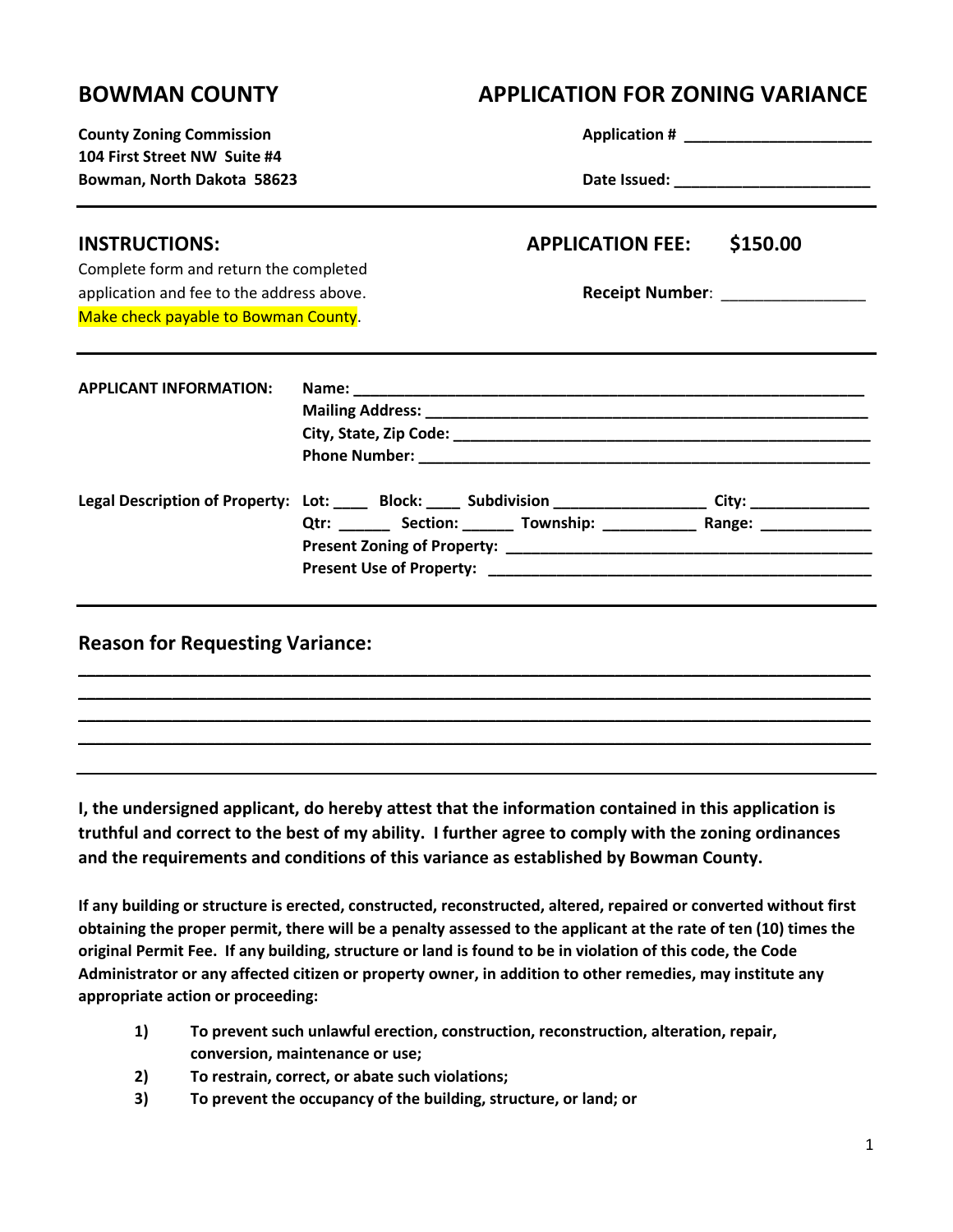**4) To prevent any illegal act to conduct business or use in or about such premises.**

**A violation of any provision of this code or the regulations and restrictions made herein shall constitute the maintenance of a public nuisance and shall be a Class A Misdemeanor.**

| Signature of Applicant                                                                               | Printed Name of Applicant                                                                                                                                                                                                                                                                                    | Date |
|------------------------------------------------------------------------------------------------------|--------------------------------------------------------------------------------------------------------------------------------------------------------------------------------------------------------------------------------------------------------------------------------------------------------------|------|
|                                                                                                      | Please complete the questions and certification on this form. All questions must be answered<br>completely. If additional space is needed, please attach extra pages to this application.                                                                                                                    |      |
|                                                                                                      | 1. What is the proposed use of the property to include all land and structures: ____________________                                                                                                                                                                                                         |      |
| Too narrow [ ] Elevation [ ] Soil [ ]                                                                | 2. What characteristics of your property prevent its being used for any of the uses permitted in your zone?<br>Too small [ ] Slope [ ]<br>Subsurface [ ] Too shallow [ ] Shape [ ] Other reasons [ ] N/A [ ]<br>(If Not Applicable (N/A) is selected, you may skip questions 3-7 and begin with question #8) |      |
|                                                                                                      | 3. Describe your concerns with the items marked above, giving dimensions where appropriate. _______                                                                                                                                                                                                          |      |
|                                                                                                      | 4. How do the above site conditions prevent any reasonable use of your land under the terms of the Zoning                                                                                                                                                                                                    |      |
|                                                                                                      | 5. Are the conditions on your property the result of man-made changes (such as the relocation of a road or                                                                                                                                                                                                   |      |
| Change in yard restriction [__] Change in height requirement [__]<br>Change in area requirement [10] | 6. Which of the following types of modifications will allow you a reasonable use of your land?<br>Change in setback requirement [ ] Change in lot coverage requirement [ ]                                                                                                                                   |      |
|                                                                                                      | 7. Are the conditions of hardship for which you request a variation true only of your property? _________                                                                                                                                                                                                    |      |
| 8. If a change in classification is requested, please indicate:                                      | Industrial Zone to <b>Annual According to the Contract of According Contract of According to the Contract of According Contract of According to the Contract of According Contract of According to the Contract of According to </b>                                                                         |      |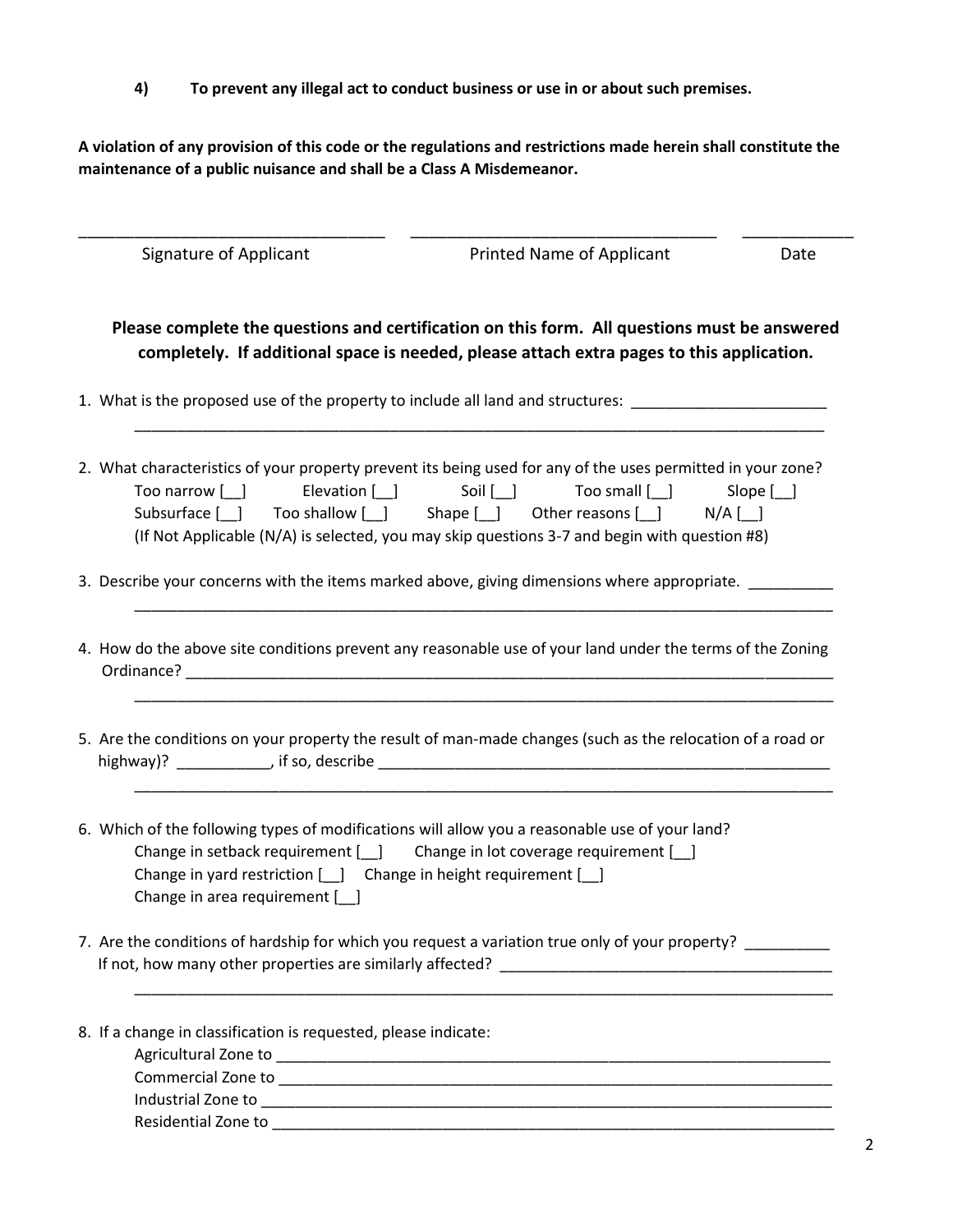9. A scale drawing must be submitted showing the identity and dimensions of all structures on the parcel with their distances shown from lot lines and setback requirements. (See attached page #4)

**All applications must be completed by the landowner and submitted in person or by mail. Applications may be rejected or returned if all supporting materials are not submitted together or the application is not complete. Additional information, deemed necessary by the County Zoning Committee to approve the application, may be requested by the County Zoning Office after the application has been submitted. No application will be processed, reviewed or scheduled for a public hearing if it is incomplete.**

**If the application is a corporation, LLC, an attorney, realtor, or someone other than the owner, the name on the application shall remain consistent throughout the supporting materials submitted. Please contact the Zoning Office if you have any questions.**

### **For Use By the Planning and Zoning Commission**

| Date application Filed:                 |        |                |         |
|-----------------------------------------|--------|----------------|---------|
| Date set for Hearing:                   |        |                |         |
| Date Notice Published in Newspaper:     |        |                |         |
| Date Adjacent Property Owners Notified: |        |                |         |
| Date Fee \$150.00 Paid:                 | Cash [ | Check <b>[</b> | Check # |

**The board shall base its findings on evidence presented in the application, comments received from adjacent property owners and the following conditions before it may approve a request for variance:**

- **a) The particular surrounding or the topographic condition of the property would result in undue hardship.**
- **b) The variance request is not based on a desire for economic or other gains.**
- **c) The alleged difficulty or hardship is caused by the ordinance and has not been created by any person presently having an interest in the property.**
- **d) The variance shall not be detrimental to the public welfare or injurious to other properties in the area.**
- **e) The variance shall not be contrary to the interest and purpose of this ordinance.**

**In light of the evidence presented at the hearing on this case and in conformity with the requirements of the Zoning Ordinance, a variance is:**

| [ ] Granted [ ] Denied | [ ] Granted subject to the following requirements: |
|------------------------|----------------------------------------------------|
|                        |                                                    |
|                        |                                                    |
|                        |                                                    |
|                        |                                                    |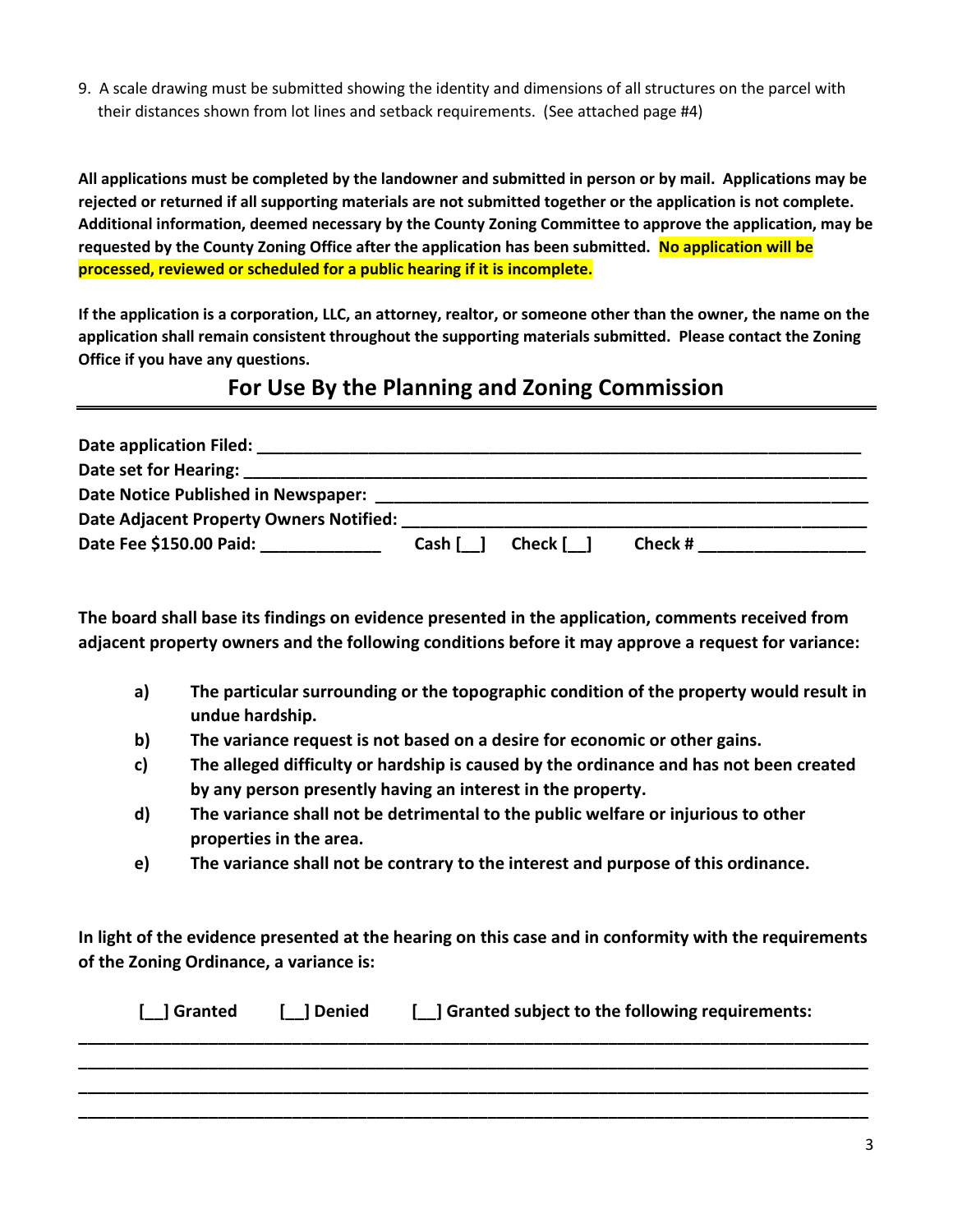**Date President, Planning and Zoning Commission**

**Date Chairman, Bowman County Commission**

### BOWMAN COUNTY **APPLICATION FOR ZONING VARIANCE**

## **PLOT PLAN**

**\_\_\_\_\_\_\_\_\_\_\_\_\_\_\_\_\_\_\_\_\_\_\_\_\_\_\_\_\_ \_\_\_\_\_\_\_\_\_\_\_\_\_\_\_\_\_\_\_\_\_\_\_\_\_\_\_\_\_\_\_\_\_\_\_\_\_\_\_\_\_\_\_**

**\_\_\_\_\_\_\_\_\_\_\_\_\_\_\_\_\_\_\_\_\_\_\_\_\_\_\_\_\_ \_\_\_\_\_\_\_\_\_\_\_\_\_\_\_\_\_\_\_\_\_\_\_\_\_\_\_\_\_\_\_\_\_\_\_\_\_\_\_\_\_\_\_**